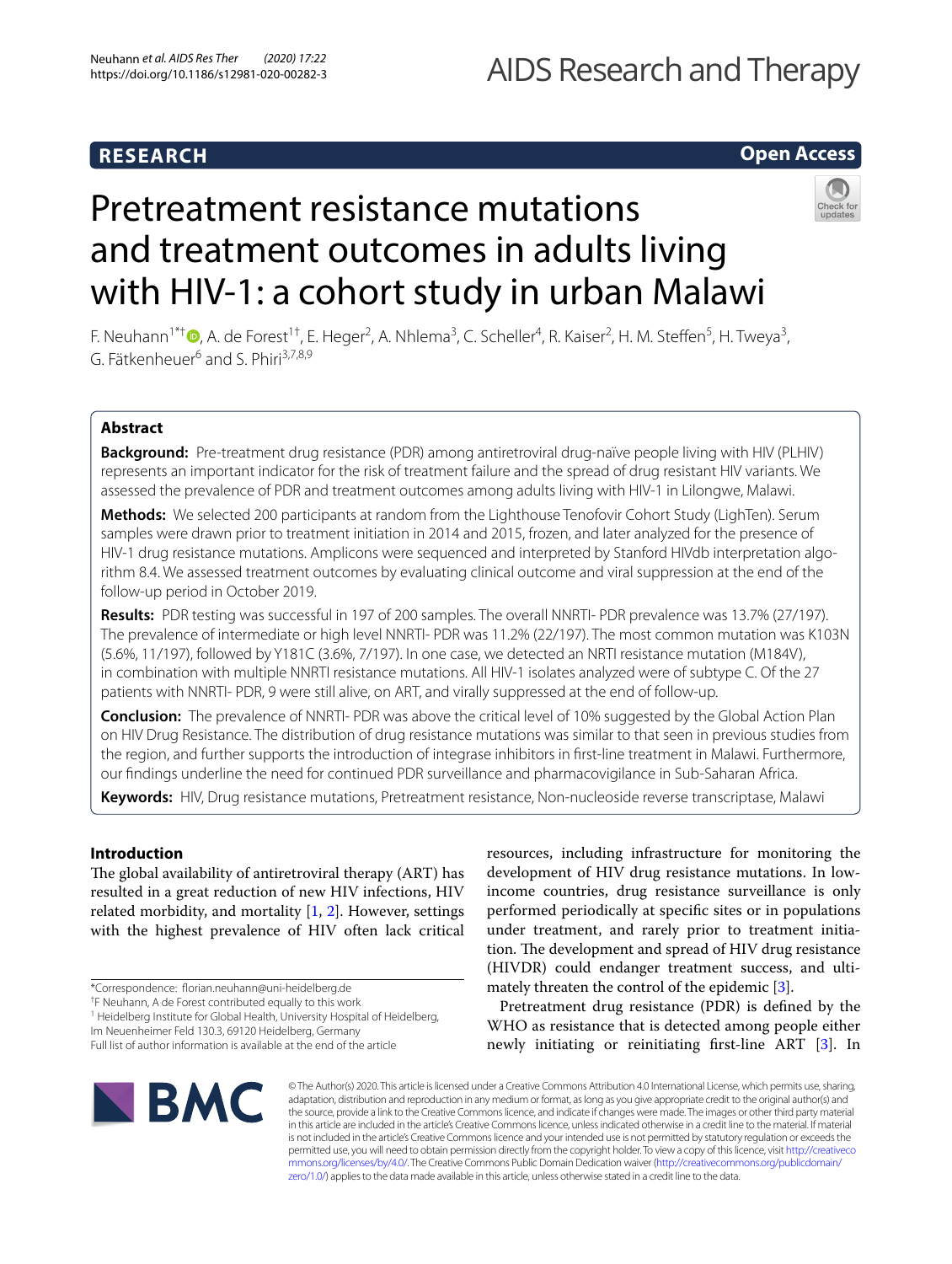previous studies, non-nucleoside reverse transcriptase inhibitor (NNRTI) related PDR exceeded 10% in many African settings, supporting the move to include the integrase inhibitor dolutegravir (DTG) in frst-line regimens [[4,](#page-5-3) [5](#page-5-4)].

Malawi has set up an efective HIV treatment program. According to the Malawian Ministry of Health quarterly reports, as of September 2018, out of the total one million PLHIV in Malawi, around 94% knew their status, 80% were on ART, and 89% of those on ART were virally suppressed [[6\]](#page-5-5).

The Lighthouse Clinic is the largest provider of HIV counselling, treatment and care in Lilongwe, Malawi [\[7](#page-5-6)]. We commenced the Lighthouse Tenofovir Cohort Study (LighTen; ClinicalTrials.gov NCT02381275) in August 2014. We enrolled 1432 ART-naïve adults living with HIV and followed them from initiation with tenofovirbased ART for a period of 36 months, with the primary objective of analyzing changes in kidney function. At the onset of the study, the Lighthouse clinic was providing comprehensive HIV services to over 24 000 PLHIV in greater Lilongwe (own data). We report the frequency and pattern of pretreatment HIV-1 drug resistance (PDR) and the treatment outcomes among a subgroup of this cohort.

# **Methods**

# **Setting**

The study was conducted at one of the Lighthouse clinics on the campus of the Kamuzu Central Hospital in Lilongwe, Malawi. The Lighthouse is a large, specialized center for HIV treatment and care in the central region of Malawi, and mainly serves an urban population of lower socio-economic status. Access to testing and counselling as well as treatment and care is free of charge at the point of delivery [[7\]](#page-5-6).

### **Participants**

The present study is a subgroup analysis of participants in the LighTen study, which enrolled 1432 ART-naïve adults aged 18 years or older. 200 consecutively enrolled patients were selected at random for PDR testing during the recruitment process in 2014 and 2015. We drew baseline serum samples prior to treatment initiation, stored them at minus 80° C, and later analyzed them for the presence of HIV-1 drug resistance mutations.

All LighTen enrollees received frst-line ART according to Malawian treatment guidelines, which at the time of enrolment consisted of lamivudine (3TC), tenofovir disoproxil fumarate (TDF) and efavirenz (EFV). Decisions on treatment regimen and potential switches were not informed by the results of drug resistance testing. Participants were seen regularly during routine follow-up visits as scheduled in the Malawian national treatment guidelines and according to clinical needs. Treatment outcomes were analyzed at the end of 2019.

# **Laboratory processes**

All participants had baseline evaluation beyond the standards of the Malawian HIV treatment program, including full blood count, liver and renal function tests, CD4 cell count, and HIV viral load testing (see LighTen protocol; ClinicalTrials.gov NCT02381275).

Nucleic acid extraction from 500 µL of serum was performed using the DNA and viral NA large volume kit (Roche Diagnostics, Mannheim, Germany) for the automated MagNA Pure 96 system (Roche Diagnostics, Rotkreuz, Switzerland). The protease and reverse transcriptase regions were amplifed for resistance analysis as described by Lübke et al. [[8\]](#page-5-7), and the envelope region for tropism determination as described by Sierra et al. [\[9](#page-5-8)]. For HIV subtyping, the COMET tool version 2.2 [[10\]](#page-5-9) was used. Amplicons were sequenced by Next Generation Sequencing using Illumina Sequencing Technology (Illumina Inc., San Diego, USA) and interpreted by Stanford HIV database interpretation algorithm 8.4 (HIVdb) [\[11](#page-5-10)].

# **Outcomes**

Outcome variables were: viral load 6 months after treatment initiation, last viral load, and treatment outcome at the time of assessment. Treatment outcomes were categorized as either: alive and on treatment at the Lighthouse clinic, transferred out to another treatment facility, stopped ART, died, changed ART regimen, withdrawn from the study, or defaulted. The status "defaulted" was assigned to patients who had not been in contact with the clinic 60 days after a missed follow-up appointment. Drug resistance mutations conferring at least low-level resistance according to the Stanford HIVdb [\[9](#page-5-8)] were counted, and the treatment outcomes of afected patients were analyzed.

# **Statistical methods**

We compared the group included in drug resistance testing to the cohort not included in resistance testing at baseline using Chi square, Student's Test and Kruskall-Wallis test as appropriate for the type of variable and the respective distribution. The significance level was set at 0.05.

# **Ethics**

The LighTen study protocol was approved by the Ethics Committee of the National Health Research Committee of the Ministry of Health, Malawi and the ethics committees of the Universities of Heidelberg and Cologne, Germany.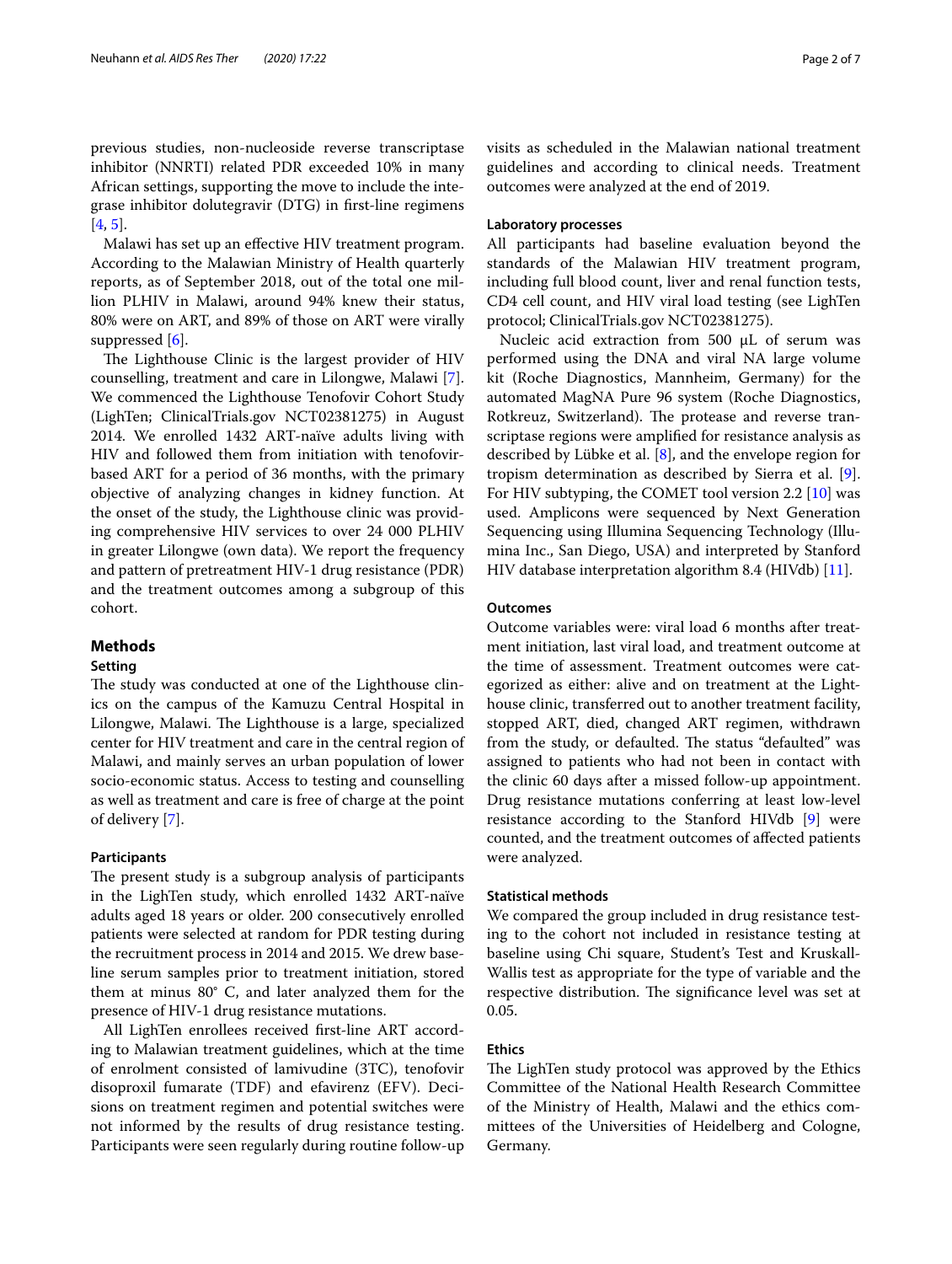# **Results**

Overall, LighTen enrolled 1432 participants, of whom 200 were included in the HIV-1 resistance testing group. HIVDR testing was successful in 197 of 200 samples. All analyzed HIV-1 isolates were of subtype C.

Baseline characteristics of the HIVDR testing group difered from the total LighTen cohort, with a higher proportion of WHO stage 1 (65% vs 43%) and a lower proportion of WHO stage 3 (9.6% vs 34.7%) in the HIVDR testing group. The HIVDR testing group had a higher median viral load. The groups also differed signifcantly regarding the treatment outcome "Alive and on ART" (Table [1\)](#page-2-0).

The overall NNRTI-PDR prevalence was 13.7%  $(27/197)$ . The prevalence of mutations conferring intermediate or high level resistance to frst-line ART was 11.2% (22/197). The most common PDR was K103N (5.6%, 11/197), followed by Y181C (3.6%, 7/197). In one case, we detected an additional NRTI drug resistance mutation (M184V) (Table [2](#page-3-0)). We identified the accessory mutation E138A in eight samples.

Of the 27 individuals with NNRTI- PDR mutations, 11 were still alive and on treatment at Lighthouse at the end of follow-up, 9 of whom were virally suppressed. Of the 16 patients not alive and on treatment at the end of follow-up, 12 had defaulted, two had transferred to another clinic and two had died (see Fig. [1](#page-3-1)). A synopsis of the treatment outcomes is provided in Table [3.](#page-4-0)

## **Discussion**

We analyzed baseline samples from 197 participants consecutively enrolled in the LighTen cohort study. The prevalence of treatment relevant PDR in our sample reached 11.2%, almost exclusively afecting the NNRTI class. Since the Malawian HIV treatment guideline currently does not include resistance testing for ART-naïve patients prior to ART initiation, all patients initially received the standard frst-line treatment of 3TC/TDF/ EFV.

Although the HIVDR testing group difered signifcantly from the overall LighTen cohort in some baseline variables and treatment outcomes, these diferences do not suggest a signifcant bias that would afect the level

|                           | Participants            |                           | P                    |
|---------------------------|-------------------------|---------------------------|----------------------|
|                           | No HIVDR testing        | <b>HIVDR</b> testing      |                      |
| n                         | 1235                    | 197                       |                      |
| Sex (%)                   |                         |                           |                      |
| Female                    | 692 (56.0)              | 122 (61.9)                | $0.140^a$            |
| Male                      | 543 (44.0)              | 75 (38.1)                 |                      |
| Age [mean (SD)]           | 36.20 (9.31)            | 35.09 (9.11)              | $0.118^{b}$          |
| BMI [mean (SD)]           | 24.28 (4.91)            | 23.93 (4.63)              | $0.348^{b}$          |
| WHO stage (%)             |                         |                           |                      |
|                           | 531 (43.0)              | 128 (65.0)                | < 0.001 <sup>a</sup> |
| $\overline{2}$            | 183 (14.8)              | 38 (19.3)                 |                      |
| 3                         | 429 (34.7)              | 19 (9.6)                  |                      |
| $\overline{4}$            | 92(7.4)                 | 12(6.1)                   |                      |
| CD4 count (median [IQR])  | 269.5 [125; 420]        | 247.5 [89; 420]           | 0.230 <sup>c</sup>   |
| Viral load (median [IQR]) | 33 000 [6 696; 140 844] | 112 599 [21 318; 454 638] | < 0.001c             |
| Outcome (%)               |                         |                           |                      |
| Alive on ART              | 715 (57.9)              | 119 (60.4)                | 0.020 <sup>a</sup>   |
| Defaulted                 | 267 (21.6)              | 32 (16.2)                 |                      |
| Transferred out           | 118(9.6)                | 21(10.7)                  |                      |
| Changed ART regimen       | 62(5.0)                 | 3(1.5)                    |                      |
| Died                      | 41(3.3)                 | 14(7.1)                   |                      |
| Withdrawn                 | 27(2.2)                 | 7(3.6)                    |                      |
| Stopped ART               | 5(0.4)                  | 1(0.5)                    |                      |
|                           |                         |                           |                      |

#### <span id="page-2-0"></span>**Table 1 Comparison of participants with and without HIVDR testing**

CD4 count: number of CD-4 positive T-cells per µl; viral load: number of copies of HIV-1 RNA per ml of Serum

*n* number of participants, *SD* standard deviation, *IQR* interquartile range, *HIVDR* HIV-1 drug resistance mutation, *BMI* body mass index, kg/m2 , *WHO stage* World Health Organization stage of clinical HIV illness

<sup>a</sup> Chi<sup>2</sup> test; <sup>b</sup>Student's *t* test; <sup>c</sup>Kruskal Wallis test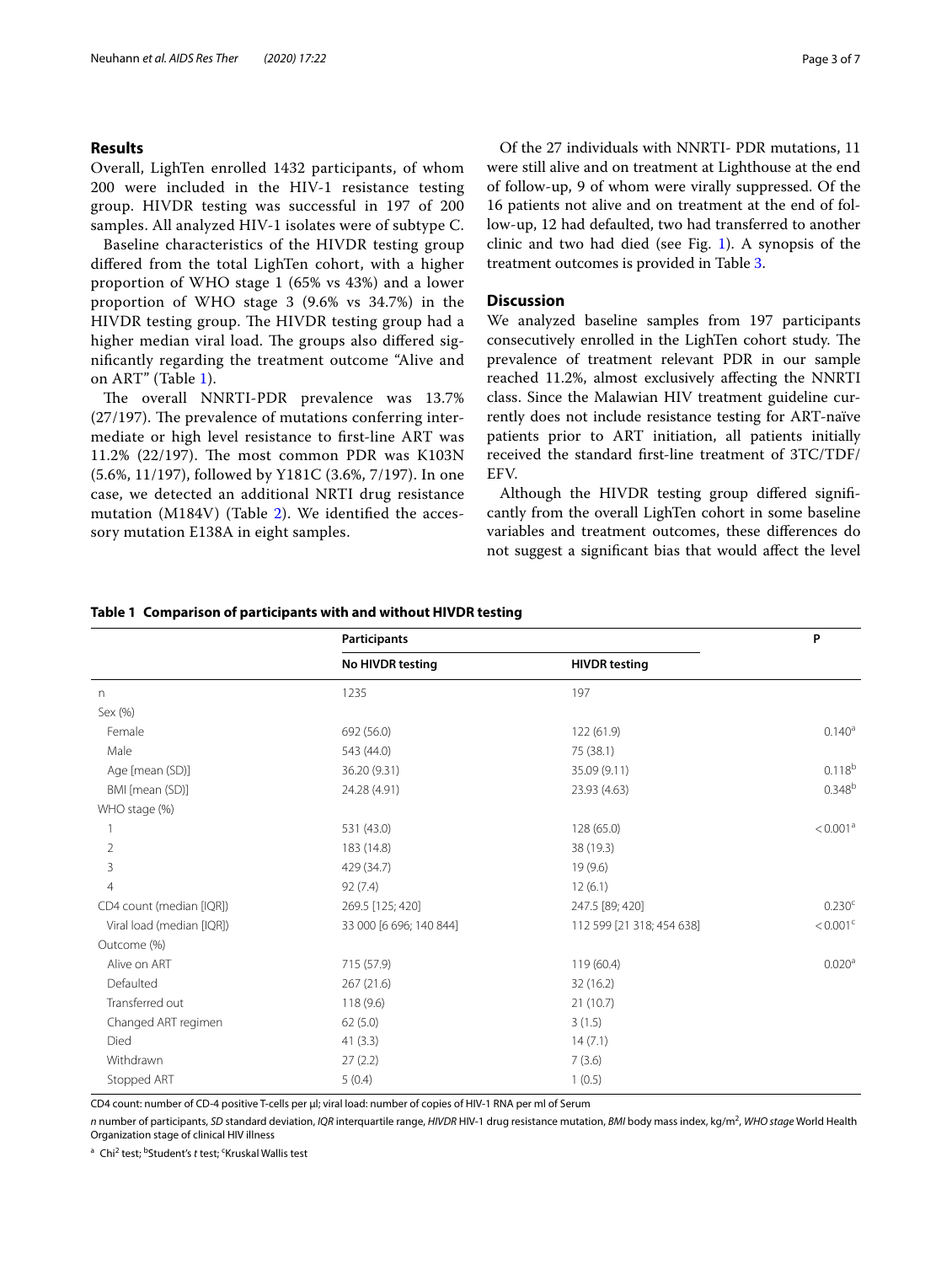<span id="page-3-0"></span>**Table 2 Overview and frequency of identifed mutations in 27 patients (potentially treatment relevant mutations in italic)**

|             | Identified mutations (n) |              |                                                        |
|-------------|--------------------------|--------------|--------------------------------------------------------|
| <b>NRTI</b> | <b>Accessory PI</b>      | <b>NNRTI</b> | Resistance level to EFV <sup>a</sup>                   |
| M184(1)     | T47S (7)                 | K103N (11)   | High                                                   |
|             | Q58E (4)                 | A98G(3)      | High level resistance 3TC,<br>Low level resistance FFV |
|             | K20T(1)                  | V106M(2)     | High                                                   |
|             | M46L (1)                 | Y181C(7)     | Intermediate                                           |
|             | M46V (1)                 | G190A(2)     | Intermediate                                           |
|             | N88D (1)                 | K103S (1)    | Intermediate                                           |
|             |                          | K238T(1)     | Intermediate                                           |
|             |                          | H221Y(4)     | Low                                                    |
|             |                          | V108I(4)     | Low                                                    |
|             |                          | E138G(2)     | Low                                                    |
|             |                          | V179D(2)     | Low                                                    |
|             |                          | E138K(1)     | Low                                                    |
|             |                          | K101E(1)     | Low                                                    |

The total number of mutations reported is higher than the number of individual samples with NNRTI-DRMs, as many samples showed multiple mutations *NRTI* nucleoside/nucleotide reverse transcriptase inhibitors, *PI* protease inhibitors, *NNRTI* non-nucleoside reverse-transcriptase inhibitors, *EFV* efavirenz, *3TC* lamivudine

According to the Stanford Drug Resistance Database

and pattern of PDR. There was a higher proportion of clients in earlier stages of HIV disease (lower WHO stage, higher viral load) in the HIVDR testing group.

The results of HIVDR testing could not influence the choice of treatment, as testing was performed retrospectively from stored samples. Among the 12 patients with K103N and/or V106M mutations (leading to a functional dual NRTI-therapy), only four were alive and on ART at the end of follow-up. Remarkably, two of these four patients were still on frst-line treatment and virally suppressed. Our fndings are in line with the multi-centre cohort study by Hamers et al., which found an odds ratio of 2.13 for virological failure in patients with PDR to at least one prescribed drug [[12](#page-5-11)].

Our results echo other data from the region. In a cohort of Malawians living with HIV, Rutstein et al. reported the same proportion of 11% NNRTI-PDR among 46 acutely infected persons in Malawi, with a similar distribution of diferent sub-types of mutations [\[13\]](#page-6-0).

According to recent data from the Malawian population-based HIV impact assessment consortium, the overall level of viral suppression in Malawi is 89%, with considerable variation between diferent regions in Malawi [[14\]](#page-6-1) For the central region, where this study

<span id="page-3-1"></span>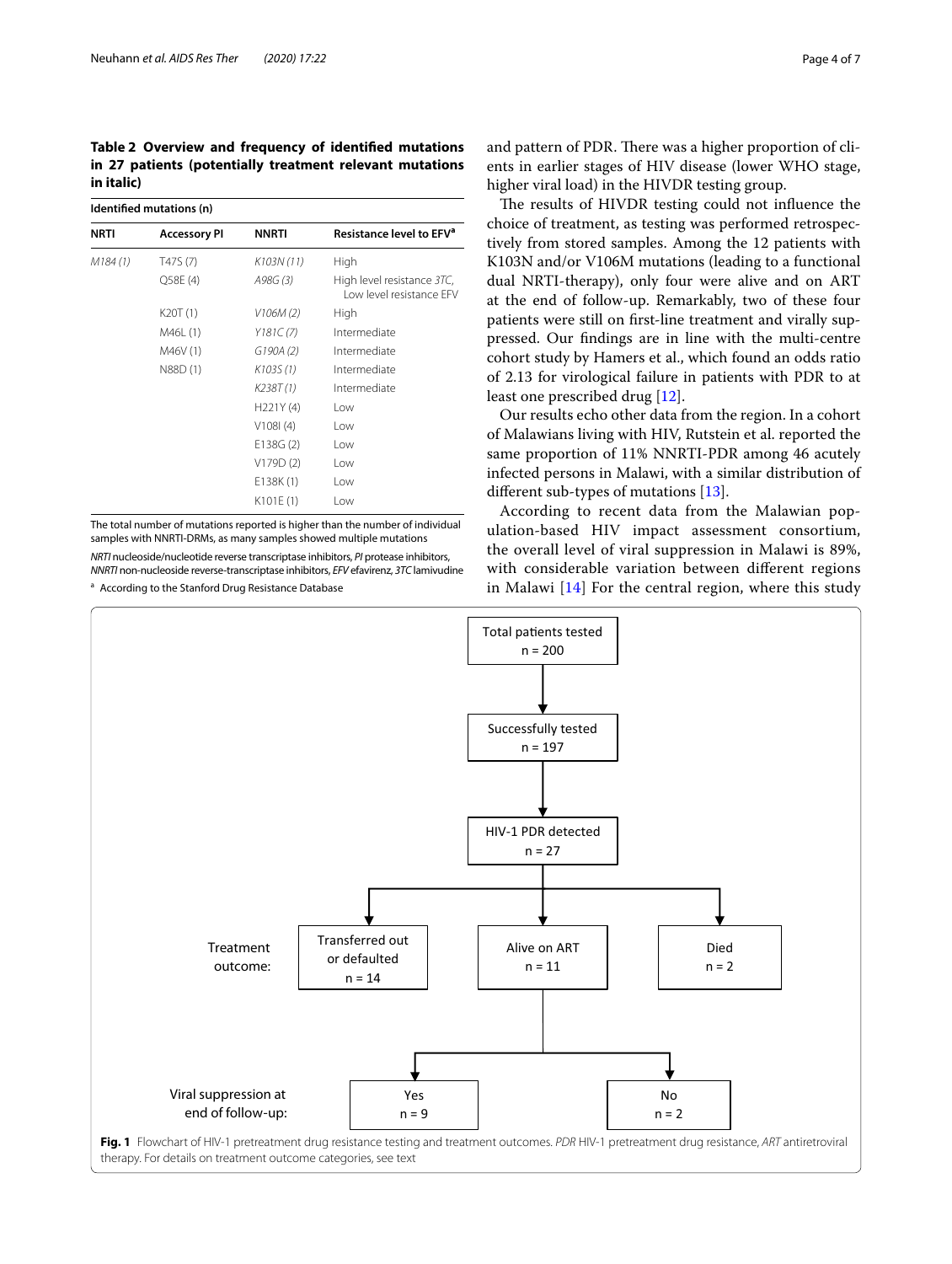<span id="page-4-0"></span>

| ş                        | Baseline characteristics                                                         |                |        |           |                           |            |                                                                                                                                                                                                                                                                                                                                                                              |                | Clinical outcomes |                   |                        |             |
|--------------------------|----------------------------------------------------------------------------------|----------------|--------|-----------|---------------------------|------------|------------------------------------------------------------------------------------------------------------------------------------------------------------------------------------------------------------------------------------------------------------------------------------------------------------------------------------------------------------------------------|----------------|-------------------|-------------------|------------------------|-------------|
|                          | <b>ART start date</b>                                                            | Age            | ŠêX    | WHO stage | ţ<br>S<br>CD <sub>4</sub> | Viral load | NNRTI DRM                                                                                                                                                                                                                                                                                                                                                                    | VL 6mo         | Last known VL     | Treatment outcome | Last known ART regimen | Status date |
|                          | 3.10.2014                                                                        | 36             | Female |           | 493                       | 17,539     | K103N                                                                                                                                                                                                                                                                                                                                                                        | 636            | 27,000            | AliveOnAR1        | 3TC/ZDV/ATV/r          | 31.10.2019  |
| $\sim$                   | 07.10.2014                                                                       | 근              | Female |           | ρç                        | 84,598     | K103N, V106M                                                                                                                                                                                                                                                                                                                                                                 | $\overline{P}$ | $\frac{1}{4}$     | AliveOnART        | 3TC/TDF/EFV            | 31.10.2019  |
| $\infty$                 | 13.11.2014                                                                       | 25             | Female |           | ΡÇ                        | 86,861     | Y181C                                                                                                                                                                                                                                                                                                                                                                        | 110,384        | 110,384           | Defaulted         | 3TC/TDF/EFV            | 07.10.2015  |
| 4                        | 11.09.2014                                                                       | $\frac{1}{2}$  | Female |           | 56                        | Ρã         | K103N                                                                                                                                                                                                                                                                                                                                                                        | $\mathcal{Q}$  | $\overline{Q}$    | AliveOnART        | <b>3TC/TDF/DTG</b>     | 31.10.2019  |
| $\sqrt{2}$               | 17.09.2014                                                                       | $\overline{4}$ | Male   | $\sim$    | 23                        | 5765       | V1081, Y181C, H221Y, M184V                                                                                                                                                                                                                                                                                                                                                   | $\Theta$       | 489               | AliveOnART        | 3ТС/ТDF/DTG            | 31.10.2019  |
| $\circ$                  | 08.10.2014                                                                       | 36             | Female |           |                           | 224,736    | K103N, V138Q, Y181C                                                                                                                                                                                                                                                                                                                                                          | Γã             | 224,736           | Died              | 3TC/TDF/EFV            | 27.01.2015  |
| $\overline{ }$           | 13.10.2014                                                                       | $\Im$          | Female |           | 92                        | 37,507     | <b>J621A</b>                                                                                                                                                                                                                                                                                                                                                                 | Γã             | 150               | Defaulted         | 3TC/TDF/EFV            | 08.06.2017  |
| $\infty$                 | 14.10.2014                                                                       | $\overline{5}$ | Male   |           | P                         | 377,623    | E138K                                                                                                                                                                                                                                                                                                                                                                        | 2°             | 377,623           | Defaulted         | <b>3TC/TDF/EFV</b>     | 12.01.2015  |
| $\circ$                  | 05.11.2014                                                                       | 33             | Female | m         | <b>P</b>                  | 121,761    | K103N                                                                                                                                                                                                                                                                                                                                                                        | 2°             | 121,761           | Died              | 3TC/TDF/EFV            | 06.12.2014  |
| $\circ$                  | 11.11.2014                                                                       | $\overline{4}$ | Male   |           | 380                       | 35,529     | V108I, Y181C, H221Y                                                                                                                                                                                                                                                                                                                                                          | $\Theta$       | $\Theta$          | AliveOnART        | <b>STC/TDF/EFV</b>     | 31.10.2019  |
|                          | 20.11.2014                                                                       | 8              | Male   | 3         | $\frac{1}{2}$             | 800,810    | Y181C, H221Y                                                                                                                                                                                                                                                                                                                                                                 | $\Theta$       | $\Theta$          | Defaulted         | 3TC/ZDV/ATV/r          | 10.09.2019  |
| $\sim$                   | 02.12.2014                                                                       | 등              | Male   |           | 294                       | 8117       | K103N                                                                                                                                                                                                                                                                                                                                                                        | $\Theta$       | $\overline{P}$    | Defaulted         | <b>3TC/TDF/EFV</b>     | 11.03.2016  |
| $\sim$                   | S<br>15.05.201                                                                   | 32             | Female |           | 477                       | 16,293     | K238T                                                                                                                                                                                                                                                                                                                                                                        | $\overline{a}$ | $\Theta$          | AliveOnAR7        | <b>3TC/TDF/DTG</b>     | 31.10.2019  |
| 4                        | S<br>06.05.201                                                                   | 25             | Female |           | 456                       | 14,946     | K103N, A98G, V108I                                                                                                                                                                                                                                                                                                                                                           | $\Theta$       | $\Theta$          | Defaulted         | 3TC/TDF/EFV            | 22.12.2018  |
| S                        | 28.05.2015                                                                       | 23             | Female | $\sim$    | 406                       | ,824,545   | K103N                                                                                                                                                                                                                                                                                                                                                                        | $\Theta$       | $\Theta$          | Defaulted         | 3TC/TDF/EFV            | 17.04.2017  |
| $\circ$                  | 11.05.2015                                                                       | $\Theta$       | Female |           | 63                        | 45,245     | E138G                                                                                                                                                                                                                                                                                                                                                                        | $\Theta$       | $\Theta$          | AliveOnART        | <b>STC/TDF/DTG</b>     | 31.10.2019  |
| $\overline{\phantom{0}}$ | 10.11.2014                                                                       | 29             | Female | $\sim$    | 83                        | 708,905    | V108I, Y181C, H221Y                                                                                                                                                                                                                                                                                                                                                          | 2°             | 708,905           | TransferOut       | <b>3TC/TDF/EFV</b>     | 13.05.2015  |
| $\infty$                 | S<br>18.05.201                                                                   | 34             | Female |           | $\ddot{4}$                | 204,902    | E138G                                                                                                                                                                                                                                                                                                                                                                        | 7936           | 150               | Defaulted         | 3TC/ZDV/ATV/r          | 27.05.2018  |
| $\circ$                  | 21.05.2015                                                                       | 22             | Female |           | 87                        | 243,509    | V106M, V179D                                                                                                                                                                                                                                                                                                                                                                 | 2G             | 243,509           | Defaulted         | <b>3TC/TDF/EFV</b>     | 16.09.2015  |
| 20                       | 20.05.2015                                                                       | 28             | Female |           | ma                        | 329,391    | G190A                                                                                                                                                                                                                                                                                                                                                                        | 2G             | $\overline{P}$    | TransferOut       | <b>3TC/TDF/EFV</b>     | 19.03.2017  |
| $\overline{\sim}$        | S<br>22.05.201                                                                   | 50             | Male   |           | 376                       | 507,147    | K103N                                                                                                                                                                                                                                                                                                                                                                        | $\Theta$       | $\overline{P}$    | AliveOnAR1        | <b>3TC/TDF/DTG</b>     | 31.10.2019  |
| 22                       | S<br>28.05.201                                                                   | 29             | Female |           | 230                       | 2,091,728  | A98G, E138A                                                                                                                                                                                                                                                                                                                                                                  | $\Theta$       | 150               | AliveOnART        | <b>3TC/TDF/DTG</b>     | 31.10.2019  |
|                          | 27.05.2015                                                                       | 25             | Female |           | 41                        | ,546,355   | K103S, G190A                                                                                                                                                                                                                                                                                                                                                                 | $\overline{Q}$ | $\overline{P}$    | Defaulted         | 3TC/TDF/EFV            | 01.09.2019  |
| 24                       | 01.06.2015                                                                       | 26             | Female |           | 209                       | 990,009    | K103N                                                                                                                                                                                                                                                                                                                                                                        | na             | 990,009           | Defaulted         | <b>3TC/TDF/EFV</b>     | 03.11.2015  |
|                          | 04.06.2015                                                                       | $\frac{3}{4}$  | Male   |           | 294                       | 529,513    | V181C                                                                                                                                                                                                                                                                                                                                                                        | Γã             | $\overline{Q}$    | AliveOnART        | <b>3TC/TDF/DTG</b>     | 31.10.2019  |
| 26                       | 23.06.2015                                                                       | 28             | Female |           | 484                       | ma         | K101E, E138A                                                                                                                                                                                                                                                                                                                                                                 | $\overline{Q}$ | $\overline{Q}$    | AliveOnART        | <b>3TC/TDF/DTG</b>     | 31.10.2019  |
| 27                       | 19.06.2015                                                                       | 45             | Female | 4         | 179                       | Pa         | K103N, A98G                                                                                                                                                                                                                                                                                                                                                                  | na             | na                | Defaulted         | 3TC/TDF/EFV            | 22.05.2016  |
|                          | No Patient number, ART Antiretroviral therapy, WHO stage World H<br>Dolutegravir |                |        |           |                           |            | ealth Organization stage of clinical HIV illness, CD4 count Number of CD-4 positive T-cells per µl, VL Viral Load, Number of copies of HIV-1 RNA per ml<br>of Serum, MMRT/Non-nucleoside reverse-transcriptase inhibitor, DRM Drug resistance mutations, EFV Efavirenz, 3TC Lamivudine, TDF Tenofovir disoproxil furnarate, ZDV Zidovudine, ATV/r Atazanavir. Pitonavir, DTG |                |                   |                   |                        |             |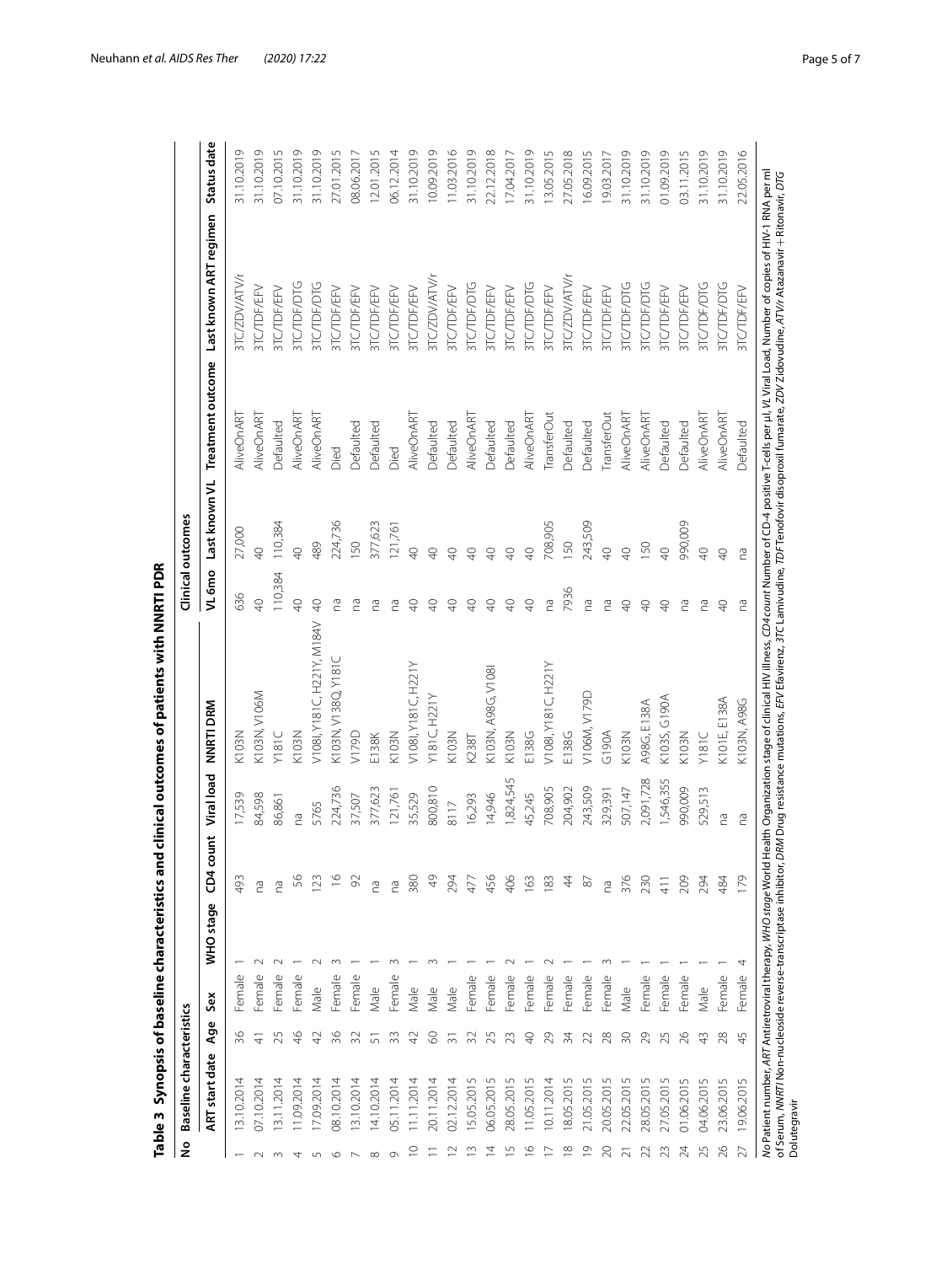was conducted, the data report proportions of treated patients with suppressed viral load between 64.9% (Lilongwe City) and 70.6% (Central West Region). [\[14](#page-6-1)] Our data raise the question whether diferences in virological outcomes may be associated with diferent regional levels of PDR. Fortunately, all HIV-1 isolates analyzed here expressed phenotypes predicted to be sensitive to Malawi's second-line treatment options.

Our observations add to the body of HIV-1 drug resistance data from Southern Africa and are in line with other reports from the region  $[15, 16]$  $[15, 16]$  $[15, 16]$  $[15, 16]$ . The number of observations is higher than previous results from Sub-Saharan Africa, and our results include treatment outcomes of the patients.

# **Conclusion**

The prevalence of NNRTI-PDR was above the critical level of 10% suggested by the Global Action Plan on HIV Drug Resistance  $[16]$  $[16]$  $[16]$ . The study findings support the introduction of integrase inhibitors (i.e. dolutegravir) [\[17\]](#page-6-4) in frst-line treatment in Malawi. Furthermore, they underline the need for continued resistance surveillance and pharmacovigilance in Sub-Saharan Africa.

#### **Abbreviations**

3TC: Lamivudine; ART: Antiretroviral therapy; DTG: Dolutegravir; DRM: Drug resistance mutation; EFV: Efavirenz; HIVDR: HIV drug resistance; LighTen: Lighthouse Tenofovir Cohort Study; NNRTI: Non-nucleoside reverse transcriptase inhibitor; NRTI: Nucleoside/nucleotide reverse transcriptase inhibitors; PDR: Pretreatment drug resistance; TDF: Tenofovir disoproxil fumarate; WHO: World Health Organization.

#### **Acknowledgements**

The authors would like to acknowledge the support by Lighthouse study nurses and clinicians, in particular Jane Chiwoko, the lab technician Shameem Buleya, the laboratory staff at UNC Lilongwe Project, and finally the participating patients.

#### **Declarations**

Parts of the data were presented during the 12th International Workshop on HIV Treatment, Pathogenesis, and Prevention Research in Resource-limited Settings INTEREST 29 May –1 June 2018, Kigali, Rwanda, Abstract 181.

#### **Authors' contributions**

FN, AdF, EH, AN, CS, RK, HMS, HT, GF, SP. FN, SP, HT and GF conceived the study. AdF, AN, HT and SP were responsible for the local conduction and study logistics. EH, RK and CS advised on and conducted resistance analysis and interpretation. HT, AN, AdF, HMS and FN were involved in collection, cleaning and analysis of data; GF and SP provided study oversight. FN wrote the frst draft, AdF provided statistical analysis, led the revision process and conducted fnal proof reading. All authors read and approved the fnal manuscript.

#### **Funding**

The study was funded through the grant M72 by Hector Stiftungen, Weinheim, Germany, recipient FN. The funder had no infuence on the conduction or analysis of the study.

#### **Availability of data and materials**

Since the presented results are only part of the full study (see ClinicalTrials.gov NCT02381275), data can be made available upon specifc request.

#### **Ethics approval and consent to participate**

The study protocol and procedures have been approved by the respective committees of Malawi and Germany. In particular the National Health Sciences Research Committee (NHSRC), Malawi Protocol Number #1199 and the Ethic Committee of the Medical Faculty of the University Heidelberg, Protocol Number S-293/2014. All participants gave written consent.

#### **Consent for publication**

Not applicable.

#### **Competing interests**

The authors declare no confict of interest.

#### **Author details**

<sup>1</sup> Heidelberg Institute for Global Health, University Hospital of Heidelberg, Im Neuenheimer Feld 130.3, 69120 Heidelberg, Germany. <sup>2</sup> Institute of Virology, University of Cologne, Faculty of Medicine and University Hospital of Cologne, Cologne, Germany. 3 Lighthouse Clinic, Lilongwe, Malawi. 4 Institute of Virology and Immunobiology, University of Würzburg, Würzburg, Germany. 5 Clinic for Gastroenterology and Hepatology, Faculty of Medicine and University Hospital of Cologne, Cologne, Germany. <sup>6</sup> Department of Internal Medicine I, Faculty of Medicine and University Hospital of Cologne, Cologne, Germany.<br><sup>7</sup> Department of Global Health, University of Washington, Seattle, WA 98104, USA. 8 Department of Medicine, University of North Carolina School of Medicine, Chapel Hill, NC, USA.<sup>9</sup> Department of Public Health, College of Medicine, School of Public Health and Family Medicine, University of Malawi, Zomba, Malawi.

# Received: 3 March 2020 Accepted: 15 May 2020 Published online: 20 May 2020

#### **References**

- <span id="page-5-0"></span>1. Hemelaar J, Elangovan R, Yun J, et al. Global and regional molecular epidemiology of HIV-1, 1990–2015: a systematic review, global survey, and trend analysis. Lancet Infect Dis. 2019;19(2):143–55. [https://doi.](https://doi.org/10.1016/S1473-3099(18)30647-9) [org/10.1016/S1473-3099\(18\)30647-9.](https://doi.org/10.1016/S1473-3099(18)30647-9)
- <span id="page-5-1"></span>2. UNAIDS. UNAIDS data 2019. [https://www.unaids.org/sites/default/fles/](https://www.unaids.org/sites/default/files/media_asset/2019-UNAIDS-data_en.pdf) [media\\_asset/2019-UNAIDS-data\\_en.pdf.](https://www.unaids.org/sites/default/files/media_asset/2019-UNAIDS-data_en.pdf) Accessed 20 Jan 2020.
- <span id="page-5-2"></span>3. WHO. WHO drug resistance report 2017. [https://www.who.int/hiv/pub/](https://www.who.int/hiv/pub/drugresistance/hivdr-report-2019/en/) [drugresistance/hivdr-report-2019/en/](https://www.who.int/hiv/pub/drugresistance/hivdr-report-2019/en/). Accessed 20 Jan 2020.
- <span id="page-5-3"></span>4. Chimukangara B, Lessells RJ, Rhee S-Y, et al. Trends in pretreatment HIV-1 drug resistance in antiretroviral therapy-naive adults in South Africa, 2000–2016: a pooled sequence analysis. EClin Med. 2019;9:26–34. [https://](https://doi.org/10.1016/j.eclinm.2019.03.006) [doi.org/10.1016/j.eclinm.2019.03.006](https://doi.org/10.1016/j.eclinm.2019.03.006).
- <span id="page-5-4"></span>5. Inzaule SC, Hamers RL, Bertagnolio S, Siedner MJ, de Rinke Wit TF, Gupta RK. Pretreatment HIV drug resistance in low- and middle-income countries. Future Virol. 2019;14(6):427–40. [https://doi.org/10.2217/](https://doi.org/10.2217/fvl-2018-0208) [fvl-2018-0208](https://doi.org/10.2217/fvl-2018-0208).
- <span id="page-5-5"></span>Ministry of Health Malawi.
- <span id="page-5-6"></span>Malawi\_Integrated\_HIV\_Program\_Report\_2018\_Q3\_appendices. 7. Phiri S, Neuhann F, Glaser N, Gass T, Chaweza T, Tweya H. The path
- from a volunteer initiative to an established institution: evaluating 15 years of the development and contribution of the Lighthouse trust to the Malawian HIV response. BMC Health Serv Res. 2017. [https://doi.](https://doi.org/10.1186/s12913-017-2466-y) [org/10.1186/s12913-017-2466-y.](https://doi.org/10.1186/s12913-017-2466-y)
- <span id="page-5-7"></span>8. Lübke N, Di Cristanziano V, Sierra S, et al. Proviral DNA as a target for HIV-1 resistance analysis. Intervirology. 2015;58(3):184–9. [https://doi.](https://doi.org/10.1159/000431093) [org/10.1159/000431093](https://doi.org/10.1159/000431093).
- <span id="page-5-8"></span>9. Sierra S, Dybowski JN, Pironti A, et al. Parameters infuencing baseline HIV-1 genotypic tropism testing related to clinical outcome in patients on maraviroc. PLoS ONE. 2015;10(5):e0125502. [https://doi.org/10.1371/](https://doi.org/10.1371/journal.pone.0125502) [journal.pone.0125502](https://doi.org/10.1371/journal.pone.0125502).
- <span id="page-5-9"></span>10. Struck D, Lawyer G, Ternes A-M, Schmit J-C, Bercoff DP. COMET: adaptive context-based modeling for ultrafast HIV-1 subtype identifcation. Nucleic Acids Res. 2014;42(18):e144. <https://doi.org/10.1093/nar/gku739>.
- <span id="page-5-10"></span>11. Liu Tommy F, Shafer Robert W. Web resources for HIV type 1 genotypicresistance test interpretation. Clin Infect Dis. 2006;42:1608–18.
- <span id="page-5-11"></span>12. Hamers RL, Schuurman R, Sigaloff KCE, et al. Effect of pretreatment HIV-1 drug resistance on immunological, virological, and drug-resistance